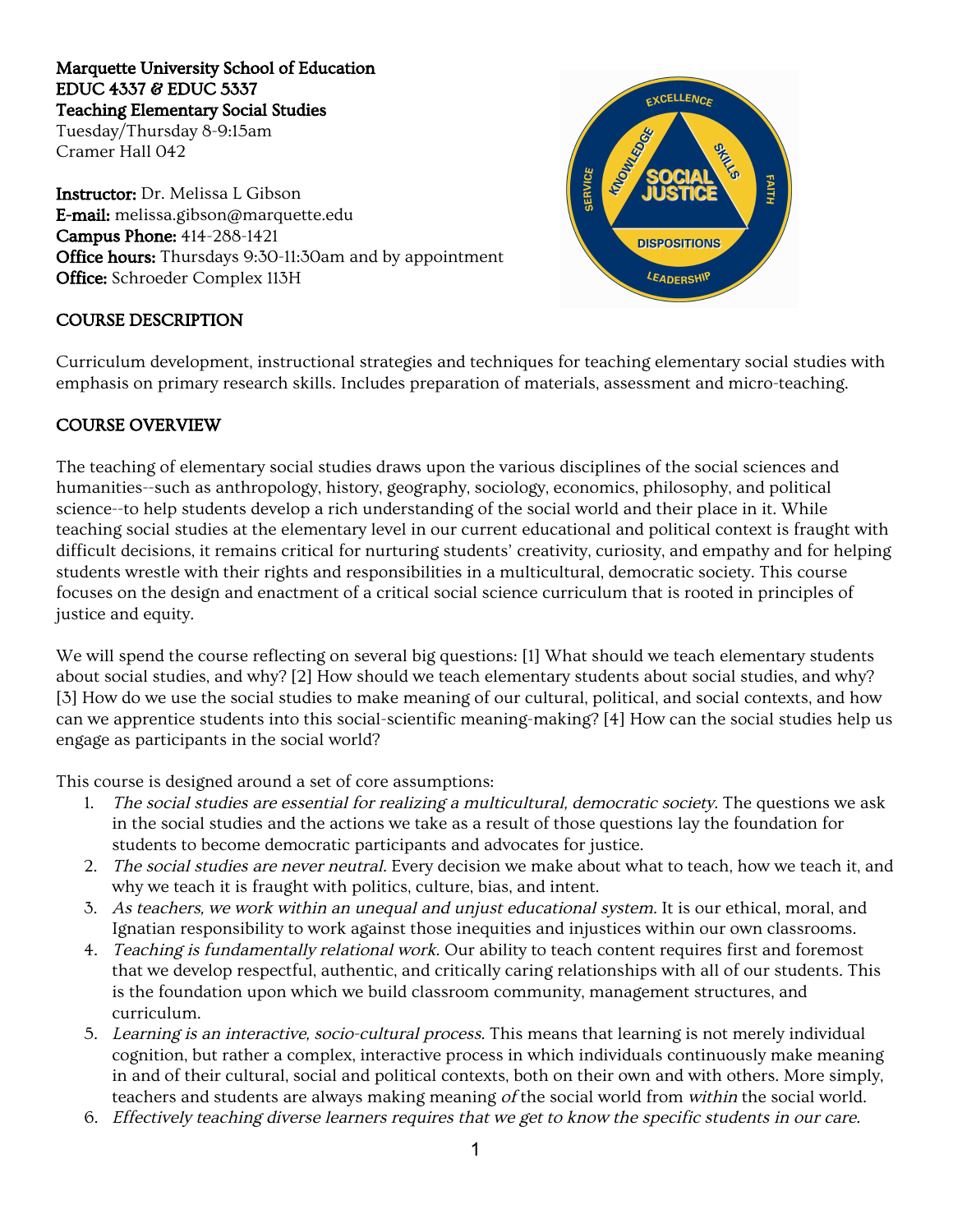Cultural relevance, social justice, and place-based education are not just buzzwords and jargon; they are necessary for equity in our classrooms as these are how we use what we know about our students' lives to inform the way that we structure our classrooms and instruction.

- 7. To work toward equity in our classrooms, we must simultaneously focus on what is within our own locus of control in the classroom AND become advocates for systemic equity. On a day-to-day basis, we will be most effective as teachers when we are able to focus on how our pedagogical choices affect the students in our classroom. However, those pedagogical choices are embedded within a bigger system, and to do right by the students in our care, we must learn to speak on their behalf and advocate for equity.
- 8. Even young students are capable of deep thinking about and social action on complicated and controversial topics. Teaching the social studies is not simply about preparing students for their future as democratic citizens; it is about engaging them as community actors and agents NOW. There are no prerequisite skills for thinking critically about the social context or for becoming an active citizen.
- 9. Our ultimate goal as social studies teachers is more than achievement. We live in a society where achievement matters. Yet our ultimate goal as educators is much more than this. We are entrusted with nurturing students' curiosity, creativity, empathy, agency--nurturing their flourishing lives.
- 10. Social justice and educational equity are urgent, material concerns for educators and students in Milwaukee and Wisconsin. These are not theoretical or philosophical concerns for us. We live in a city and a state with some of the worst outcomes in the nation for students of color and low-income students. As educators, every choice we make takes a stand--either on the side of the status quo that neglects so many young people, or on the side of equity and justice for our students.

# INTENDED LEARNER OUTCOMES

Students in this course will:

- 1. Reflect on the goals and objectives of social studies education and develop an understanding of inquiry-based, justice-oriented social studies instruction.
- 2. Critically analyze various approaches to social studies instruction as well as the relationship between these approaches and educational (in)equity.
- 3. Identify and evaluate resources--with an emphasis on local and community resources--for teaching social studies in diverse elementary classrooms.
- 4. Build a repertoire of instructional strategies that encourages higher order thinking and social action and that integrates technology, literacy, diverse social sciences, and other academic disciplines.
- 5. Identify and implement assessment strategies that support learning and action in the social studies.
- 6. Design constructivist, culturally relevant, and pedagogically appropriate social studies experiences for elementary learners that connect standards-based, in-school curriculum with community action.
- 7. Construct instructional toolkits for critical teaching in elementary social studies.
- 8. Reflect on how instructional choices can (dis)engage diverse learners.

# WISCONSIN TEACHING STANDARDS EMPHASIZED

- ❖ Standard <sup>1</sup> (Content/Pedagogical Content Knowledge): The teacher understands the central concepts, tools of inquiry  $\mathscr G$  ways of knowing that are central to the discipline(s) s/he teaches
- ❖ Standard <sup>4</sup> (Pedagogy): The teacher understands and uses a variety of instructional strategies, including the use of technology, to encourage children's development of critical thinking, problem solving and performance skills.
- ❖ Standard <sup>7</sup> (Planning): The teacher organizes and plans systematic instruction based upon knowledge of subject matter, pupils, the community, and curriculum goals.
- ❖ Standard <sup>8</sup> (Assessment): The teacher understands and uses formal and informal assessment strategies to evaluate and ensure the continuous intellectual, social and physical development of the pupil.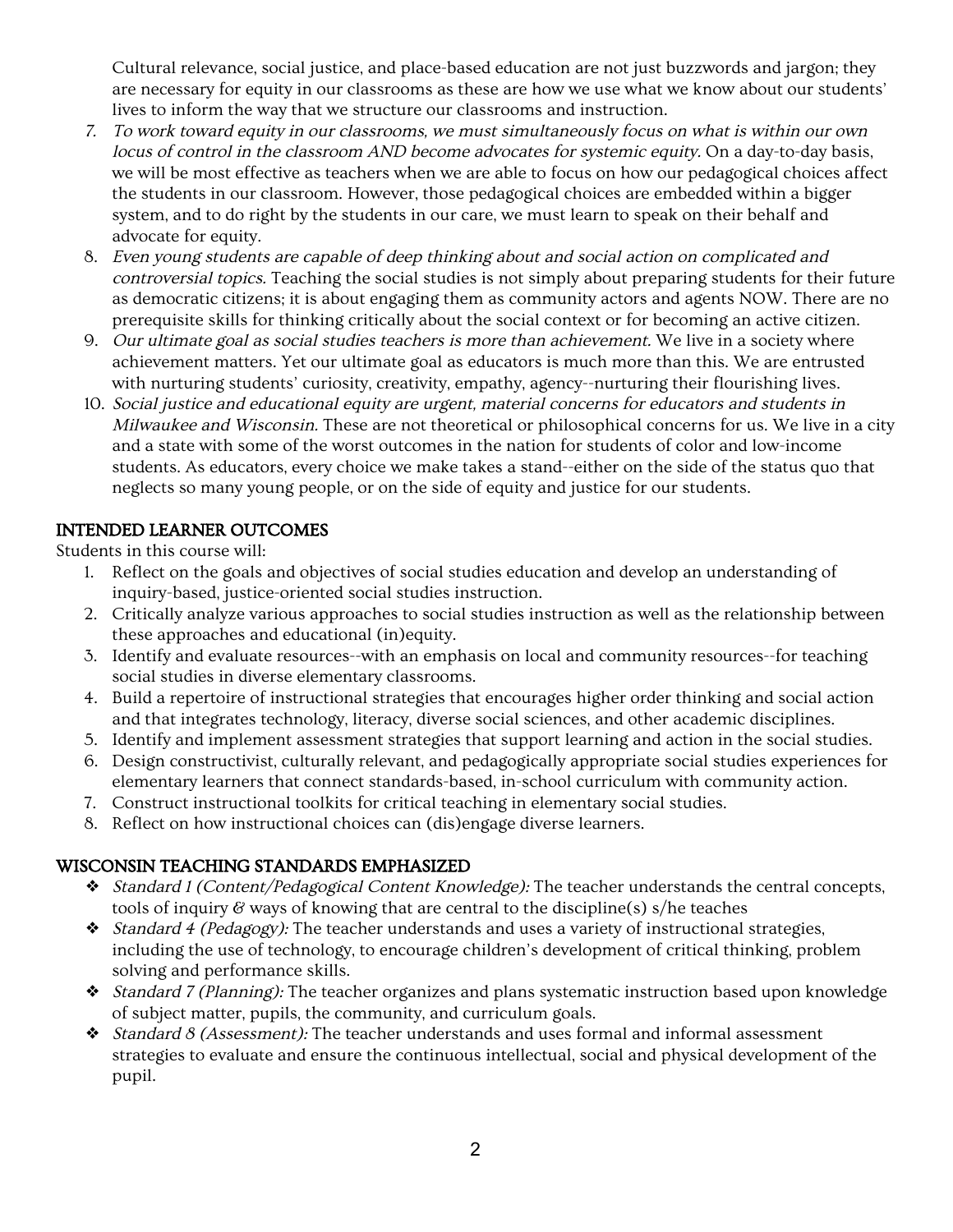- ❖ Standard <sup>9</sup> (Reflection): The teacher is a reflective practitioner who continually evaluates the effect of his or her choices and actions on pupils, parents, professionals in the learning community, and others, and who actively seeks out opportunities to grow professionally.
- ❖ Standard <sup>10</sup> (Community/Collaboration): The teacher fosters relationships with school colleagues, parents and agencies in the larger community to support pupil learning and well-being and who acts with integrity, fairness and in an ethical manner.

# COURSE EXPECTATIONS & POLICIES

#### Core Expectations

There are five core expectations for every member of our class community:

[1] BE PRESENT: Our time together is very important, so when you are in class, I expect you to be both mentally and physically present by being attentive and engaged. In order to be fully present for the day's activities, I expect that you will come to class prepared, which means having completed the readings before class, bringing them in hard copy, and enthusiastically engaging in the day's activities. Being present also requires that we are judicious in our technology use, which is more often than not a distraction in the classroom. Cell phones are to be used for emergency use only and with the instructor's permission; no texting, social media, or phone calls during class time. I encourage you to bring laptops, but I will only allow you to open them when their use is appropriate or necessary. Students who use technology in inappropriate or distracting ways may be asked to leave class and/or find that their grade is negatively affected.

[2] BE CRITICALLY CONSTRUCTIVE: We will be constructively critiquing each other's work and pushing each other to think about our practice in new and different ways. This is done in the spirit of intellectual inquiry and demands that we are all respectful, honest, and willing to engage tough questions with each other as a compassionate community. Agreement is not required, but mutual respect and consideration is.

[3] BE PROACTIVE: I am here to support your learning this semester and will provide you with instruction and feedback on the course's formative and summative assessments. I cannot read minds, however: if you have any concerns, please talk with me (either via email, by visiting during office hours, or by scheduling an appointment). I would be happy to make any adjustments we can to facilitate a meaningful course experience.

[4] BE COLLABORATIVE: We are a community of learners who are here to support and challenge each other. Each of us has the responsibility to be an engaged, reliable, and respectful group member who brings something to the class and contributes to classmates' learning in a positive way. Being able to collaborate and contribute will require that you are prepared, that you have completed and brought that week's readings, and that you abide by our course and community's expectations.

[5] BE PROUD OF YOUR WORK: The progression of assignments has been carefully designed to build from one assignment to the next and to draw on in-class work. In addition, this is a fast-paced class with a demanding workload. Extensions, therefore, should only be requested when absolutely necessary and as soon as possible so as not to disrupt your learning and progress. All assignments should be either uploaded to D2L or submitted in hard copy by the due date (which means that all assignments need to be typed). If assignments are in hard copy, they should be printed in a 10- to 12-point professional font (e.g., Times New Roman, Garamond) and double-spaced. Also, correct grammar and mechanics are expected of teachers who are tasked with teaching writing to their own students, so please proofread your work; anything submitted with numerous errors may be returned to you for editing before grading.

# Attendance, Tardiness, & Missed Work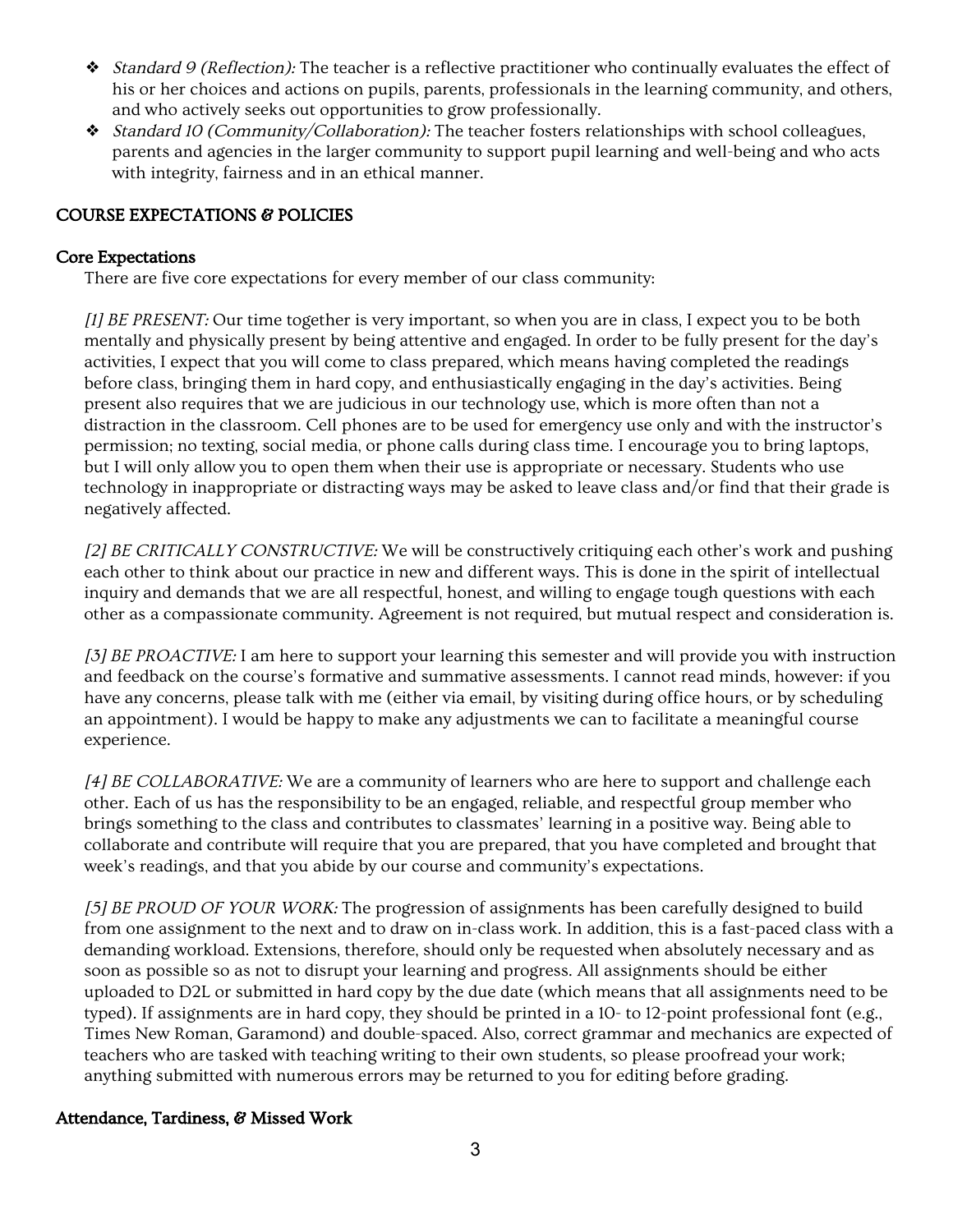If you are planning on being absent or have an emergency, please contact me by email before class. Missing more than one class will affect the participation  $\mathscr G$  preparation portion of your grade, and it may also warrant administrative discipline. Please note that there is no distinction made at Marquette between excused and unexcused absences, with the exception of absences due to legal obligations, religious observances, or university-sanctioned events. For more on Marquette University's attendance policy, see bulletin.marquette.edu/undergrad/academicregulations/. In order to receive credit for missed work due to illness or emergency, you must contact me (in person or via email) before the assignment is due to make alternate arrangements. Finally, this is an early morning course. While it may be hard to get up and get going, I expect students to be on time for class, which begins promptly at 8am. Bring coffee, bring a snack, wear your pajamas--just get here on time! After your first tardy, your grade will be negatively affected.

For absences due to religious observances, university-sanctioned events, and legal issues, please see me as soon as you can to work out the details of your absence and missed work. These are all considered excused absences, and thus your grade will not be affected.

# Accommodations for Special Needs

Any student with disabilities who may need special accommodations must contact the instructor during the first two weeks of class so that adequate adjustments can be made. Students should also contact the Disability Services office at 414.288.1645.

# Academic Integrity

It is assumed that all work will be done in accordance with Marquette's academic integrity policy described in the Honor Code, which obliges students:

- 1. To fully observe the rules governing exams and assignments regarding resource material, electronic aids, copying, collaborating with others, or engaging in any other behavior that subverts the purpose of the exam or assignment and the directions of the instructor.
- 2. To turn in work done specifically for the paper or assignment, and not to borrow work either from other students, or from assignments for other courses.
- 3. To give full and proper credit to sources and references, and to acknowledge the contributions and ideas of others relevant to academic work.
- 4. To report circumstances that may compromise academic honesty, such as inattentive proctoring or premature posting of answers.
- 5. To complete individual assignments individually, and neither to accept nor give unauthorized help.
- 6. To accurately represent their academic achievements, which may include their grade point average, degree, honors, etc., in transcripts, in interviews, in professional organizations, on resumes and in the workplace
- 7. To report any observed breaches of this honor code and academic honesty.

# COURSE CONTENT

# Required Texts

Both texts are available for order online through Amazon; our first session using these texts is September 17. Additional readings (see Course Bibliography) will be provided either as hardcopies or through D2L.

[1] Cowhey, M. (2006). Black ants and Buddhists: Thinking critically and teaching differently in the primary grades. Portland, ME: Stenhouse Publishers.

[2] Schultz, B. (2008). Spectacular things happen along the way: Lessons from an urban classroom. New York: Teachers College Press.

# **Standards**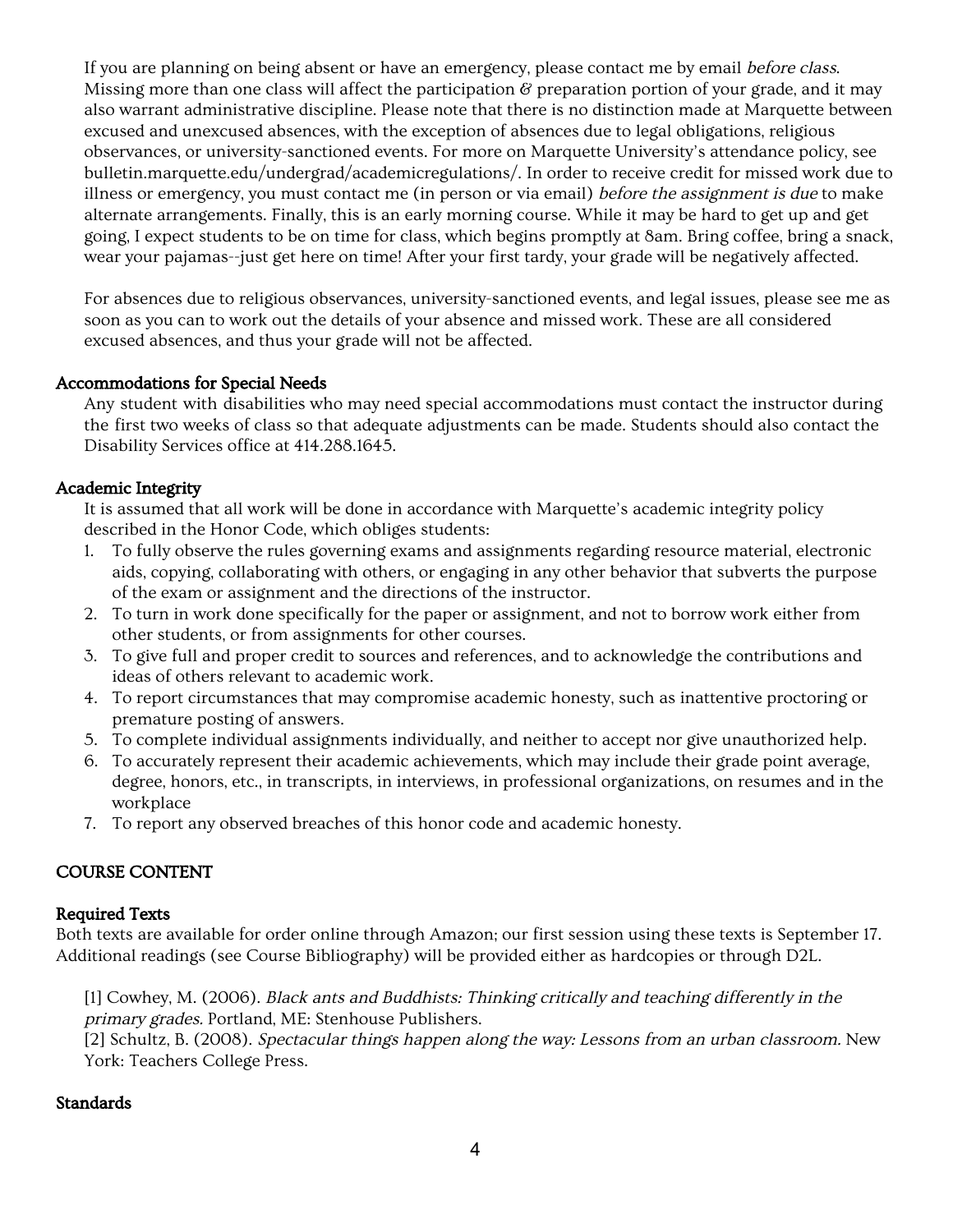Our work throughout the semester will be grounded in a variety of standards. These will include:

- ❖ Common Core English language arts standards: <http://www.corestandards.org/ELA-Literacy/>
- ❖ Milwaukee Public Schools academic expectations: http://mps.milwaukee.k12.wi.us/en/Families/Education-Resources/Academic-Expectations.htm
- ❖ National Council for the Social Studies C3 framework: http://www.socialstudies.org/curriculum
- ❖ Wisconsin DPI model academic standards for social studies: http://cal.dpi.wi.gov/cal\_ss-standards

# **Assignments**

Your grade in this course will be based on the assignments listed below. NO LATE WORK WILL BE ACCEPTED unless arrangements have been made BEFORE the due date. When each assignment is introduced in class (see Course Schedule), you will be notified how the assignment is to be handed in (D2L or hard copy). When assignments are handed in on D2L, the time stamp must indicate that the assignment was handed in by the start of class on the day it was due. Please note that the D2L system can have challenges that result from both operator error and system problems. It is advisable to confirm your submission and keep a record of the confirmation in case your submission fails to upload. Computer issues will not generally be accepted as an excuse for late work. Any exceptions to this policy are at the discretion of the instructor. Rubrics for each assignment will be shared in class when an assignment is introduced and will then be available on D2L.

- 1. Participation & Preparation (20%): As prospective teachers, you are expected to come to class prepared to participate in activities and discussions. In order to do this effectively you must have carefully read and thought about the assigned material. Participation and preparation points will reflect your regular, prompt attendance, your completion of readings, your participation in discussions, and your in-class presentations. Specific materials that will also count towards your grade:
	- a. Resource Visit Summary
	- b. Community Inventory
	- c. Student Interviews
	- d. All About Me Documentary
- 2. Reading Quizzes (15%): Throughout the semester, you will be asked to complete short, unannounced reading quizzes that ask you to make connections across readings. These are not 'gotcha' quizzes of minute details but rather a chance for you to show me your deep thinking about the readings. With such a large class, this is often the only way that I can hear how each of you is making sense of the readings.
- 3. Content Analysis Paper (15%): The content analysis paper is the background for your final social studies toolkit. For your toolkit, you will select a social studies topic of interest; your content analysis paper will critically analyze the way this topic is typically presented in elementary classrooms, and it will also present a more critical approach to the topic. You will provide a bibliography in APA style.
- 4. Lesson Plans (10%): As part of your edTPA formative task, you will be handing in a set of lesson plans on which to base your commentary. These lesson plans will be graded separately from the commentaries.
- 5. Revised edTPA Task <sup>1</sup> (15%): During your student teaching semester, you will complete the edTPA, which is a requirement for state licensure. To prepare you for that, you will complete as a formative assessment edTPA Task 1 in this course. Task 1 will align with either your final social studies toolkit or the teaching you are doing in a practicum placement. For your first-draft submissions, you will receive a completion grade and feedback based on the official edTPA rubrics. At the end of the semester, you will hand in a final, revised copy of Task 1, which will be graded based on evidence of growth from your earlier submissions.
- 6. Final Social Studies Toolkit (25%): Most of your work during the semester will build up to your final social studies toolkit, which is an online compendium of resources on a single topic in elementary social studies. Your toolkit will require you to design a gateway web page (using software such as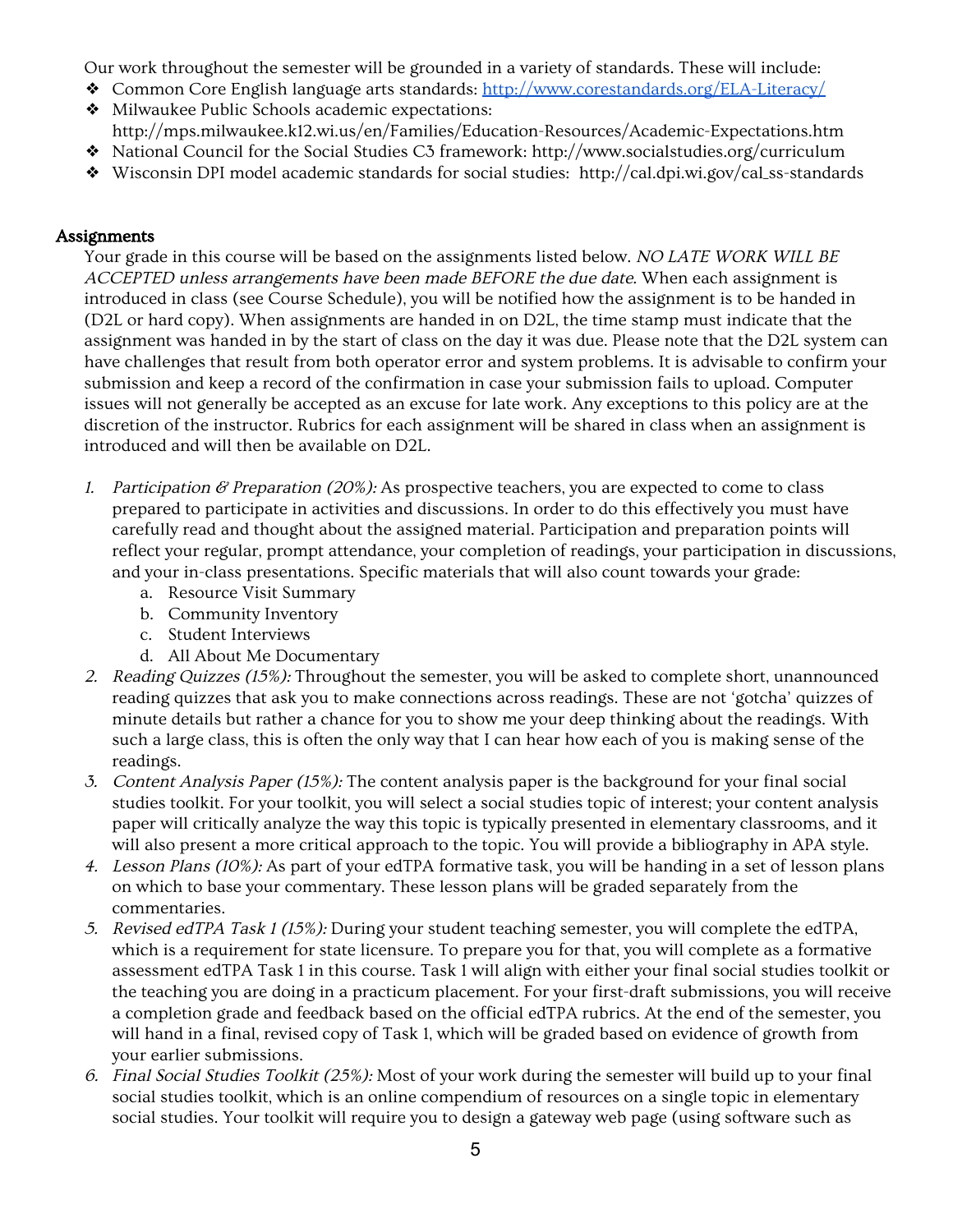Weebly) that showcases your compiled materials. These materials will include a content analysis paper, a Journey Box of primary sources, an annotated bibliography of relevant literature and teacher resources, an inquiry- or performance-based summative assessment, a connected field trip or service learning opportunity, and a set of unit lessons on the topic that will include connections to local history, technology, current events, diverse social sciences, and other academic subjects. You will present a piece of your toolkit to a small group at our final class meeting.

#### Grade Scale

| $A = 91-100\%$    | $AB = 89-90.9\%$ | $B = 81 - 88.9\%$ | $BC = 79 - 80.9\%$   |
|-------------------|------------------|-------------------|----------------------|
| $C = 71 - 78.9\%$ | $CD = 69-78.9%$  | $D = 61 - 68.9\%$ | $F = 60.9\%$ or less |

#### COURSE SCHEDULE

Please note that changes to the syllabus may be made during the semester; these changes will be posted to D2L. Each session's post in D2L is the most up-to-date resource and should be trusted.

#### A Note on the Arc of the Course

We will begin this course thinking about the big picture of elementary social studies, exploring such macro-level questions as, "Why do we teach social studies?" In the first few weeks, readings are going to be much more theoretical and academic. However, even in our earliest classes, I will be introducing methods and strategies that you can use in your own practice. The bulk of our work will derive from practical readings that will equip us to answer the question, "What should we teach, and how should we teach it?" We will come full circle by the end, zooming back out to ask ourselves, "Why are we teaching this?" By the end of the course, I hope you will see that in the social studies, these macro-level questions are inseparable from our day-to-day classroom work.

# A Note on Readings

[1] Required readings  $\mathcal C$  viewings are required of all students.

[2] Reading jigsaws will be divided up among students; each student will be required to read at least one. [3] Bonus readings are supplementary readings that are not required. However, they may offer a different grade-level perspective, a concrete example, or some other elaboration that may be useful to you.

| <b>Session</b> | Meeting                                               | <b>Essential Questions &amp; Readings Due in Class</b>                 | <b>Assignments</b>       | <b>Assignments</b>       |  |
|----------------|-------------------------------------------------------|------------------------------------------------------------------------|--------------------------|--------------------------|--|
| Code           | <b>Date</b>                                           |                                                                        | <b>Introduced</b>        | <b>Due</b>               |  |
|                |                                                       | <b>COURSE OPENING</b>                                                  |                          |                          |  |
| 0.1            | Tu, 9/1                                               | What are our goals and expectations for this course?                   | Reading Quizzes;         |                          |  |
|                |                                                       |                                                                        | <b>SS Resource Visit</b> |                          |  |
|                | <b>MODULE 1: THINKING CRITICALLY ABOUT CURRICULUM</b> |                                                                        |                          |                          |  |
| 1.1            | Th, 9/3                                               | Why do we teach the social studies in elementary classrooms?           |                          |                          |  |
|                |                                                       | Required reading: Task Force of NCSS, Introduction                     |                          |                          |  |
|                |                                                       | Reading jigsaw: [1] Howard & Langfitt; [2] Moyers; [3] Zakaria         |                          |                          |  |
| 1.2            | Tu, 9/8                                               | <b>SS Resource Visit</b>                                               |                          | On-line reading          |  |
|                |                                                       | Required reading: Kohn                                                 |                          | quiz                     |  |
| 1.3            | Th, 9/10                                              | How are the social studies traditionally taught in elementary schools? | edTPA Task 1 &           | <b>SS Resource Visit</b> |  |
|                |                                                       | Required reading: Banks & Banks; Parker (2012); Task Force of          | Community                | Summary                  |  |
|                |                                                       | NCSS, Chapter 2                                                        | Inventory                |                          |  |
| 1.4            | Tu, 9/15                                              | What's wrong with the way that we usually teach social studies? How    | <b>SS Toolkit</b>        | Community                |  |
|                |                                                       | does it perpetuate inequity?                                           |                          | Inventory                |  |
|                |                                                       | Required reading: Ladson-Billings (2003); Loewen, pp. 11-36.           |                          |                          |  |
|                |                                                       | Bonus reading: Kent.                                                   |                          |                          |  |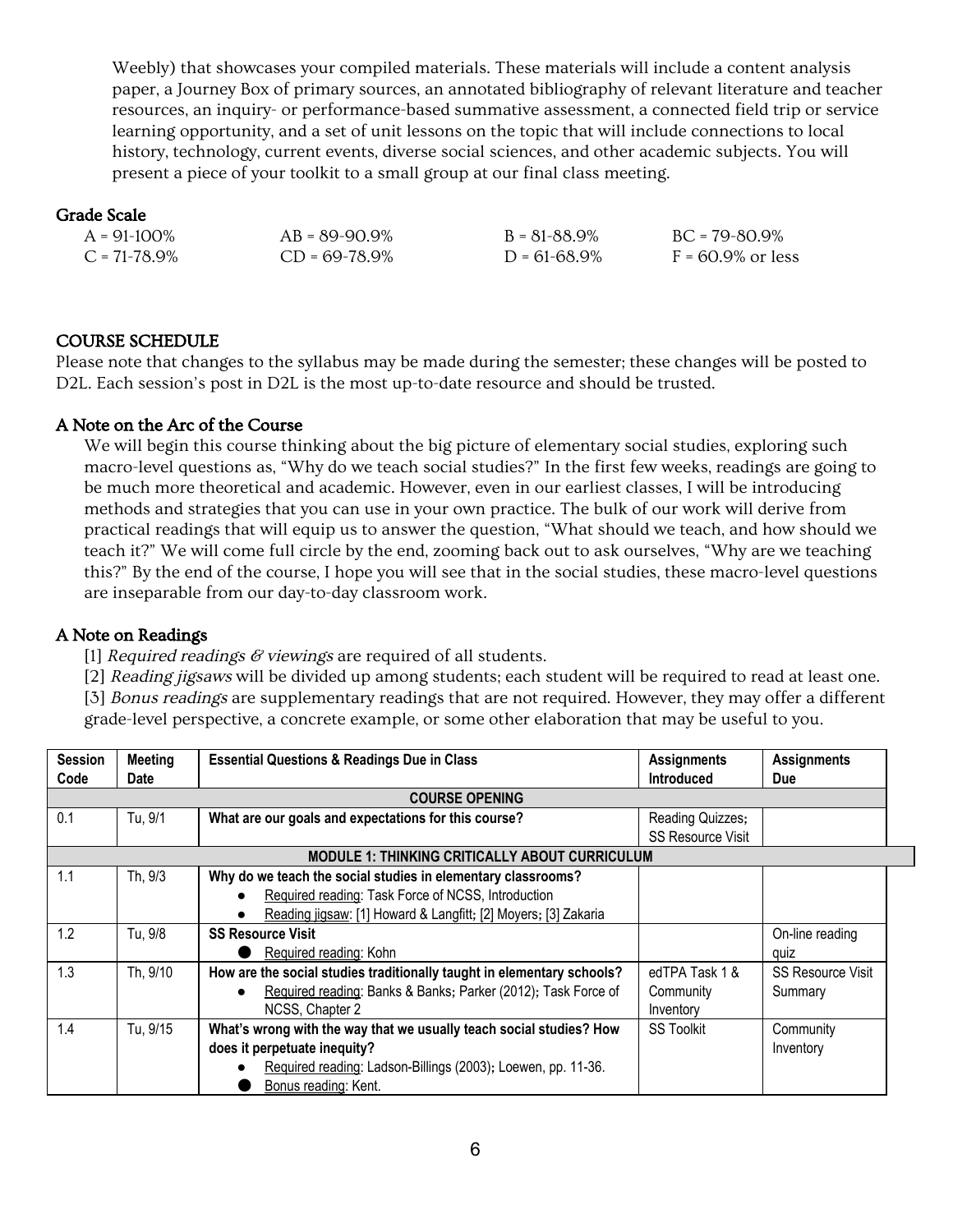| 1.5  | Th, 9/17  | How can we rethink history in elementary classrooms? How can we                                         | <b>Content Analysis</b> | <b>SS Toolkit Topic</b> |
|------|-----------|---------------------------------------------------------------------------------------------------------|-------------------------|-------------------------|
|      |           | question dominant narratives?                                                                           | Paper                   | Selection               |
|      |           | Required reading: Cowhey, Ch. 7 & 8.                                                                    |                         |                         |
|      |           | Reading jigsaw: [1] Loewen Ch. 2; [2] Zinn; [3] Takaki Ch. 3<br>$\bullet$                               |                         |                         |
|      |           | Bonus readings: Heinrich; Lobb; Warren                                                                  |                         |                         |
| 1.6  | Tu, 9/22  | What does teaching social studies for social justice look like?                                         | Lesson planning         |                         |
|      |           | Required reading: Au et al; Takaki, Ch. 1; Schultz, Ch. 6<br>$\bullet$                                  |                         |                         |
|      |           | Bonus reading: Hoeh                                                                                     |                         |                         |
| 1.7  | Th, 9/24  | How can elementary social studies become community-based or                                             |                         |                         |
|      |           | place-based?                                                                                            |                         |                         |
|      |           | Required reading: Schultz, Ch. 1; Cowhey, Ch. 4; Sobey<br>$\bullet$                                     |                         |                         |
|      |           | Required viewing: Ritz                                                                                  |                         |                         |
|      |           | Bonus reading: O'Mahoney<br>$\bullet$                                                                   |                         |                         |
| 1.8  | Tu, 9/29  | Why and how should we build curriculum from our students' lives?                                        | Student Interviews      | <b>Content Analysis</b> |
|      |           | Required reading: Schultz, Ch. 2; Cowhey, Ch. 9; Rogovin (2011)                                         |                         | Paper                   |
|      |           | Bonus reading: Ladson-Billings (1995)                                                                   |                         |                         |
| 1.9  | Th, 10/1  | Guest Speaker or Field Trip TBD: What does a rethought social studies                                   |                         | On-line reading         |
|      |           | class look like in practice?                                                                            |                         | quiz                    |
|      |           | Required reading: Swalwell; Freire                                                                      |                         |                         |
| 1.10 | Tu, 10/6  | What counts as 'social studies' with young children?                                                    | All About Me            |                         |
|      |           | Required reading: Cowhey, Prologue; Czartoski & Hickey;<br>$\bullet$                                    | Documentary;            |                         |
|      |           | Labanowski, pp. 1-14                                                                                    | Annotated               |                         |
|      |           | Bonus reading: Alleman, Knightly, & Brophy<br>$\bullet$                                                 | Bibliography            |                         |
| 1.11 | Th, 10/8  | How should controversial issues & current events be incorporated into                                   |                         |                         |
|      |           | elementary social studies?                                                                              |                         |                         |
|      |           | Required reading: Hess (2004); Cowhey, Ch. 10<br>$\bullet$                                              |                         |                         |
|      |           | Reading jigsaw: [1] Schweber; [2] Connor; [3] Bellows et al; [4]<br>$\bullet$                           |                         |                         |
|      |           | Bercaw et al.                                                                                           |                         |                         |
|      |           | Bonus reading: Warner, Summers<br>$\bullet$                                                             |                         |                         |
|      |           | <b>MODULE 2: SOCIAL STUDIES AS INQUIRY &amp; ACTION</b>                                                 |                         |                         |
| 2.1  | Tu, 10/13 | How can we use SS curriculum to teach thinking skills?                                                  |                         | edTPA Lessons &         |
|      |           | Required reading: Engel; Schultz, Ch. 3; Newman et al, pp. 2-13<br>$\bullet$                            |                         | Commentaries 1a,        |
|      |           | Bonus reading: Fehn & Heckhart<br>$\bullet$                                                             |                         | 1b, & 1c                |
| 2.2  | Th, 10/15 | How do we assess learning in the social studies?                                                        |                         |                         |
|      |           | Required reading: Cruz & Thornton (2008); Kingsley &<br>$\bullet$                                       |                         |                         |
|      |           | Brinkerhoff; Stobaugh et al                                                                             |                         |                         |
|      |           | Bonus reading: Case                                                                                     |                         |                         |
| 2.3  | Tu, 10/20 | What is inquiry-based instruction?                                                                      |                         |                         |
|      |           | Required reading: Cowhey Ch. 1; Kirchner et al; Schultz Ch. 4<br>$\bullet$                              |                         |                         |
|      |           | Required viewing: Mitra<br>$\bullet$                                                                    |                         |                         |
|      |           | Note: There is no class meeting on Thursday, 10/22 for fall break.                                      |                         |                         |
| 2.4  | Tu, 10/27 | How do we ask good questions in social studies?                                                         |                         |                         |
|      |           | Required reading: McBride & Flagg; Rogovin (1998)                                                       |                         |                         |
|      |           | Required viewing: Musallam                                                                              |                         |                         |
| 2.5  | Th, 10/29 | How do we teach historical thinking?                                                                    |                         | All About Me            |
|      |           | Required reading: Rodriguez et al; Seixas & Peck; Van Sledright                                         |                         | Documentary             |
| 2.6  | Tu, 11/3  | How can we use primary sources in the elementary classroom?                                             |                         |                         |
|      |           | Required reading: Barton; Labbo & Field; Morgan & Rasinski<br>$\bullet$                                 |                         |                         |
|      |           | Bonus reading: Kohl; McCormick<br>$\bullet$                                                             |                         |                         |
| 2.7  | Th, 11/5  | How do we build social studies practice from critical literacy?                                         |                         |                         |
|      |           | Required reading: Soares & Wood<br>$\bullet$                                                            |                         |                         |
|      |           | Reading jigsaw: [1] Tempel; [2] Brugar, Halvorsen, Hernandez;<br>$\bullet$                              |                         |                         |
|      |           | [3] Cooley                                                                                              |                         | edTPA                   |
| 2.8  | Tu, 11/10 | How do we teach economic thinking?                                                                      |                         | Commentaries 3a,        |
|      |           | Required reading: Meszaros & Evans; Whittingham<br>Reading jigsaw: EITHER Pelo & Pelojoaquin OR Thacker |                         | 3b, & 3c                |
|      |           | $\bullet$                                                                                               |                         |                         |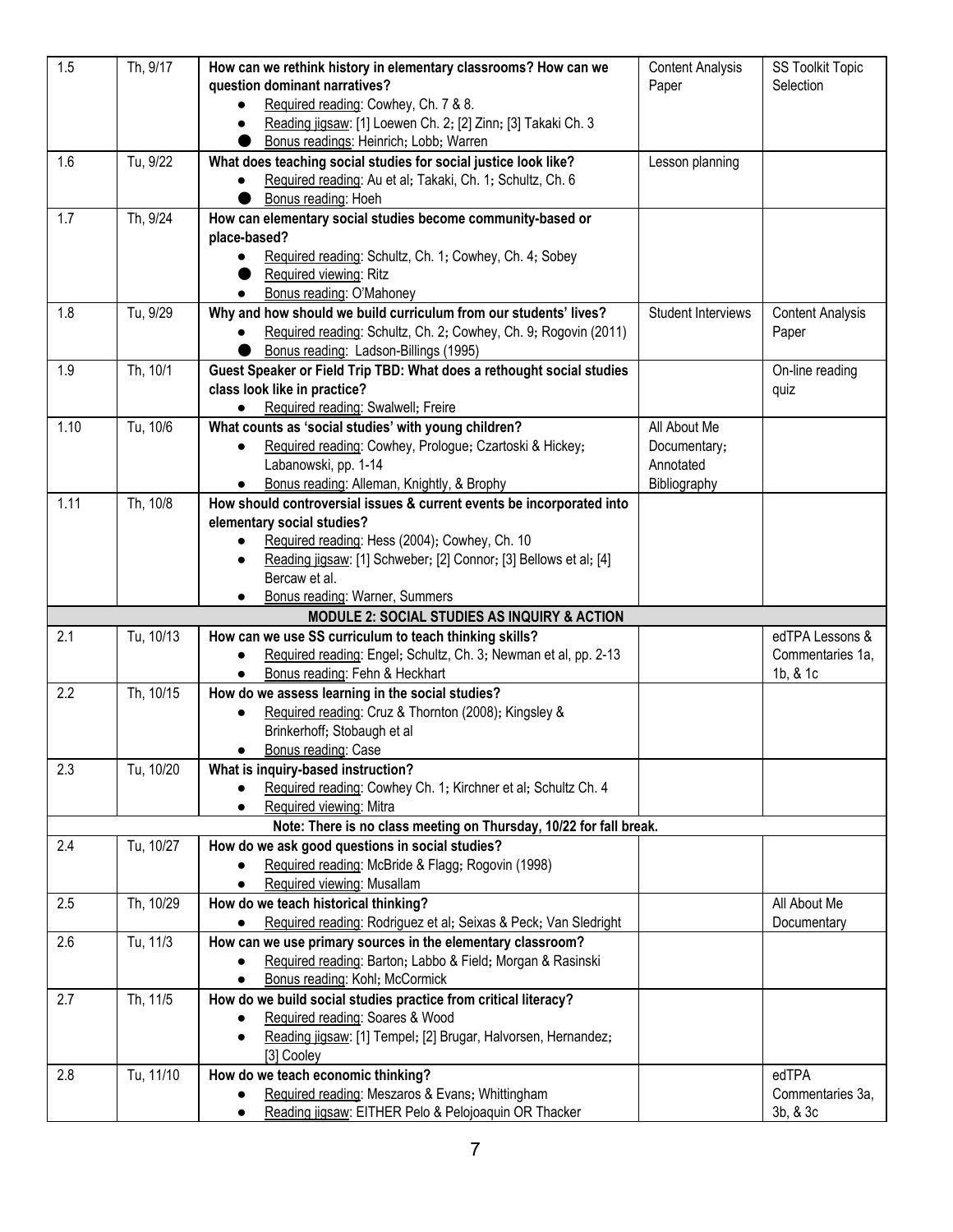|                       |           | Bonus reading: Mason; Shellenbarger<br>$\bullet$                                        |                   |                      |
|-----------------------|-----------|-----------------------------------------------------------------------------------------|-------------------|----------------------|
| 2.9                   | Th, 11/12 | Guest Speaker TBD: How can we design our classrooms in a                                |                   | On-line reading      |
|                       |           | justice-oriented, equitable, and democratic way?                                        |                   | quiz                 |
|                       |           | Required reading: Hartley; LeCompte; O'Mahoney & Seigel                                 |                   |                      |
| 2.10                  | Tu, 11/17 | How do we teach geographic thinking?                                                    |                   |                      |
|                       |           | Required reading: Fertig & Silverman; Nagel & Beaubeouf;                                |                   |                      |
|                       |           | Randolph & DeMulder                                                                     |                   |                      |
|                       |           | Required viewing: Dodson; Okolloh                                                       |                   |                      |
|                       |           | Bonus viewing: Miller                                                                   |                   |                      |
| 2.11                  | Th, 11/19 | How do we teach sociological and anthropological thinking?                              | edTPA Revisions   |                      |
|                       |           | Required reading: Bronson & Merryman                                                    |                   |                      |
|                       |           | Reading jigsaw: Pick TWO of the following articles -- Lee et al;<br>$\bullet$           |                   |                      |
|                       |           | Michael & Bartoli; Bouette et al; Doucet & Adair.                                       |                   |                      |
|                       |           | Bonus reading: Summers.                                                                 |                   |                      |
| 2.12                  | Tu, 11/24 | What is the role of discussion & debate in elementary social studies?                   |                   |                      |
|                       |           | Required reading: Parker (2006b); Hess (2011); Ryken                                    |                   |                      |
|                       |           | Bonus reading: Parker (2006a)<br>$\bullet$                                              |                   |                      |
|                       |           | Note: There is no class meeting on Thursday, 11/26, for Thanksgiving Break.             |                   |                      |
| 2.13                  | Tu, 12/1  | What is democratic education & citizenship education?                                   | SS Toolkit [web   |                      |
|                       |           | Required reading: Cole & McGuire; Schultz, Ch. 5 & Ch. 7;<br>$\bullet$                  | publishing tools] |                      |
|                       |           | Cowhey, Ch. 5; Rothschild<br>Bonus reading: Boyle-Baise; Alleman & Brophy; Westheimer & |                   |                      |
|                       |           | Kahne                                                                                   |                   |                      |
| 2.14                  | Th, 12/3  | How can we incorporate social action into elementary social studies?                    |                   | Final edTPA          |
|                       |           | Required reading: Cowhey, Ch. 2; Serriere; Weiss                                        |                   |                      |
|                       |           | Required viewing: Pilloton; Sethi                                                       |                   |                      |
| 2.15                  | Tu, 12/8  | What is the role of service learning & experiential learning in                         | <b>SS Toolkit</b> | N/A                  |
|                       |           | elementary social studies?                                                              | Selection         |                      |
|                       |           | Required reading: Cowhey, Ch. 6; Christie; Berger Kaye                                  | Presentation      |                      |
| <b>COURSE CLOSING</b> |           |                                                                                         |                   |                      |
| 0.2                   | Th, 12/10 | What have we learned? How do we make this course better?                                |                   | <b>Final Toolkit</b> |

# COURSE BIBLIOGRAPHY

- [R] = Required reading or viewing
- [J] = Reading jigsaw
- [B] = Bonus reading

# Articles & Books Chapters

- [B] Alleman, J., & Brophy, J. (2006). Introducing children to democratic government. Social Studies  $\mathscr E$  the Young Learner, 19(1), 17-19.
- [B] Alleman, J., Knighton, B., & Brophy, J. (2007). Social studies: Incorporating all children using community and cultural universals as the centerpiece. Journal of Learning Disabilities, 40(2), 166-173.
- [R] Au, W., Bigelow, B., & Karp, S. (2007). Introduction: Creating classrooms for equity and justice. In Rethinking our classrooms, Volume 1 (new ed.) (pp. x-xi). Milwaukee, WI: Rethinking Schools. Retrieved from http://www.rethinkingschools.org/publication/roc1/roc1\_intro.shtml
- [R] Banks, J, & Banks, C. M. (1999). Expanding community of humans. In Teaching strategies for the social studies: Decision-making and citizen action (5<sup>th</sup> edition) (pp. 9-13). New York: Longman.
- [R] Barton, K. (2011). A picture's worth: Analyzing historical photographs. Social Education
- [J] Bellows, E., Bauml, M., Field, S., & Ledbetter, M. (2012). Occupy Wall Street: Examining a current event as it happens. Social Studies & the Young Learner, 24(4), 18-22.
- [J] Bercaw, L. et al. (2006). Children of migrant workers: Exploring the issues. Social Studies & the Young Learner, 19(2), 8-12.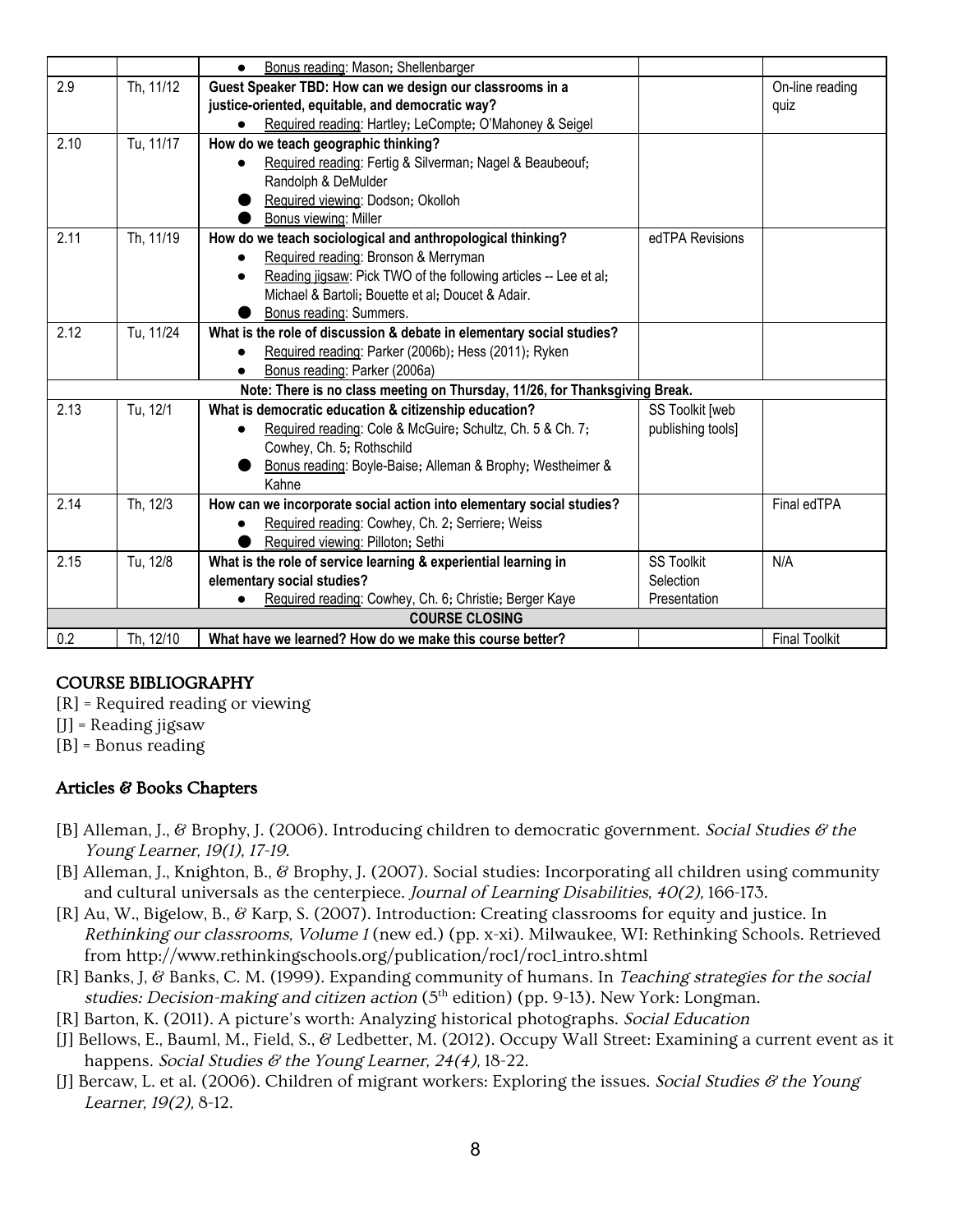- [R] Berger-Kaye, C. (2010). The complete guide to service learning. Minneapolis, MN: Free Spirit Publishing. ● Chapter 1: What is service learning? (pp. 8-21).
	- Chapter 2: A blueprint for service learning (pp. 22-44).
- [J] Bouette, G., Lopez-Robertson, J., & Powers-Costello, E. (2011). Moving beyond colorblindness in early childhood classrooms. Early Childhood Education Journal, 39, 335-342.
- [B] Boyle-Baise, M. et al. (2011). Citizenship as a verb: Teaching students to become informed, think it through, and take action. Social Studies  $\mathscr G$  the Young Learner, 24(1), 5-9.
- [R] Bronson, P., & Merryman, A. (2009). Why white parents don't talk about race. In NurtureShock: New thinking about children. New York: Hachette Book Group.
- [J] Brugar, K., Halvorsen, A., & Hernandez, S. (2014). Where are all the women? A classroom inquiry into social studies textbooks. Social Studies  $\mathscr G$  the Young Learner, 26(3), 28-31.
- [B] Case, R. (2013). The unfortunate consequences of Bloom's Taxonomy. Social Education, 77(4), 196-200.
- [R] Christie, E., Montgomery, S., & Staudt, J. (2012). Little by little: Global citizenship through local action inspired by Wangari Maathai. Social Studies  $\mathscr G$  the Young Learner, 25(2), 8-11.
- [R] Cole, B. & McGuire, M. (2011). The challenge of a community park: Engaging young children in powerful lessons in democracy. Social Studies & the Young Learner, 24(1), 24-28.
- [J] Connor, M. (2003). Can we field questions honestly, or does "age-appropriateness" require soft-pedaling the awful truth of war? Rethinking Schools [on-line]. Retrieved from http://www.rethinkingschools.org/war/readings/kids174.shtml
- [J] Cooley, R. (2012). Beyond pink and blue: 4th graders get fired up about Pottery Barn's gender stereotypes. In L. Christensen, M. Hansen, B. Peterson, E. Schlessman, & D. Watson (Eds.), Rethinking elementary education (pp. 167-170). Milwaukee, WI: Rethinking Schools.
- [R] Cowhey, M. (2006). Black ants and Buddhists: Thinking critically and teaching differently in the primary grades. Portland, ME: Stenhouse Publishers.
- [R] Cruz, B., & Thornton, S. (2008). Social studies for all: ESOL strategies for the elementary classroom. Social Studies  $\mathcal G$  the Young Learner, 21(2), 11-16.
- [R] Czartoski, S., & Hickey, G. (1999). All about me: A personal heritage project. Social Studies & the Young Learner, 11, 11-14. Retrieved from
	- http://www.socialstudies.org/system/files/publications/yl/1104/110402.html
- [J] Doucet, F. & Adair, J.K. (2013). Addressing race and inequity in the classroom. Young Children, 88-97.
- [B] Fehn, B, & Heckhart, K. (2013). Producing a documentary in the third grade: Reaching all students through movie-making. Social Studies  $\mathcal C$  the Young Learner, 25(3), 18-22.
- [R] Fertig, G. & Silverman, R. (2007). Walking and talking geography: A small-world approach. Social Studies  $\mathscr$  the Young Learner, 20 (2), 15-18.
- [R] Freire, P. (2007). Chapter 2. In Pedagogy of the oppressed (30th anniversary edition) (71-86). New York: Continuum Books.
- [R] Hartley, V. (2012). The elementary classroom: A key dimension of a child's democratic world. Journal of Educational Controversy, 3(1).
- [B] Heinrich, J. (1998). What not to teach about Native Americans. In B. Bigelow and B. Peterson (eds.), Rethinking Columbus: The next <sup>500</sup> years (pp. 32-33). Milwaukee, WI: Rethinking Schools.
- [R] Hess, D. (2004). Controversies and controversial issues in democratic classrooms. Political Science and Politics, 37(2), 257-261.
- [R] Hess, D. (2011). Discussions that drive democracy. Educational Leadership, September, 69-73.
- [B] Hoeh, C. (2014). ¡Sí, se puede! *Teaching Tolerance [on-line]*, August 18. Retrieved from <http://www.tolerance.org/blog/s-se-puede>
- [B] Kent, S. (1999). Of saints and sinners: The case for an honest portrayal of historical figures. Social Education 63(1), 8-12.
- [R] Kingsley, K., & Brinkerhoff, J. (2011). Social Studies & the Young Learner, 23(3), 9-12.
- [R] Kirchner, J., Helm, A., Pierce, K., & Galloway, M. (2011). History + mystery = Inquiring young historians. Social Studies  $\mathcal C$  the Young Learner, 23(3), 14-15.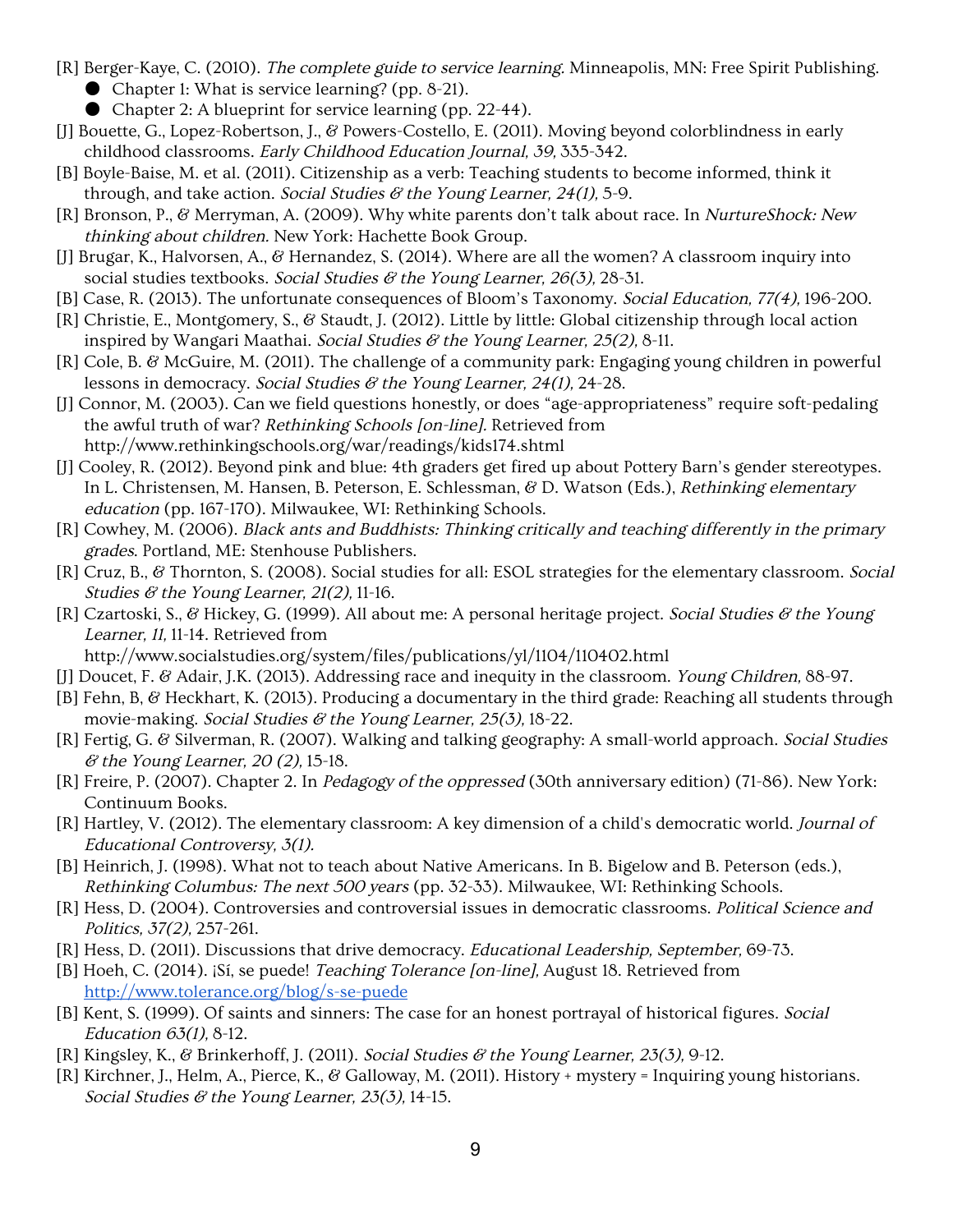- [B] Kohl, H. (2007). The politics of children's literature: What's wrong with the Rosa Parks myth. In Au, W., Bigelow, B., Karp, S. (Eds.), Rethinking our classrooms: Teaching for equity and justice (pp.137-140). Milwaukee, WI: Rethinking Schools.
- [R] Kohn, A. (2015). The perils of 'growth mindset' education: Why we're trying to fix our kids when we should be trying to fix the system. Salon.com, August 16. Retrieved from http://www.salon.com/2015/08/16/the\_education\_fad\_thats\_hurting\_our\_kids\_what\_you\_need\_to\_know\_abo ut\_growth\_mindset\_theory\_and\_the\_harmful\_lessons\_it\_imparts/
- [R] Labanowski, P. (n.d.). In our family: Portraits of all kinds of families: The photo-text exhibit user and resource guide. Amherst, MA: Family Diversity Projects.
- [R] Labbo, L. & Field, S. (1999). Journey boxes: Telling the story of place, time, and culture with photographs, literature, and artifacts. The Social Studies, 90(4), 177-182.
- [B] Ladson-Billings, G. (1995). But that's just good teaching! The case for culturally relevant pedagogy. Theory Into Practice 34(3), 159-165.
- [R] Ladson-Billings (2003). Lies my teacher still tells: Developing a critical race perspective toward the social studies. In Critical race theory perspectives on the social studies (pp. 1-11). North Carolina: Information Age Publishing.
- $[R]$  LeCompte, K. (2006). Conditions of democracy: Elementary perspectives. Social Studies & the Young Learner, 19(1), 28-31.
- [J] Lee, R., Ramsey, P., & Sweeney, B. (2008). Engaging young children in conversations and activities about race and social class. Young Children [on-line], November, 1-9.
- [B] Lobb, P. (2006). Teaching about American Indians. Social Studies & the Young Learner, 18(4), 6-8.
- [R] Loewen, J. (1995). Lies my teacher told me: Everything your American history textbook got wrong. New York: Simon & Schuster.
	- Introduction: Something has gone very wrong (pp. 11-17).
	- Handicapped by history: The process of hero-making (pp. 18-36).
	- 1493: The true importance of Christopher Columbus (pp. 37-73).
- [R] McBride, H., & Flagg, L. (2012). What is a community? A first-grade civics lesson plan utilizing inquiry-based instruction. The Georgia Social Studies Journal, 2(1), 10-19.
- [B] McCormick, T. (2004). Letters from Trenton, 1776: Teaching with primary sources. Social Studies  $\mathscr{C}$  the Young Learner, 17(2), 5-12.
- [R] Meszaros, B. & Evans, S. (2010). It's never too early: Why economics education in the elementary classroom. Social Studies  $\mathcal C$  the Young Learner, 22(3), 4-7.
- [J] Michael, A., & Bartoli, E. (2014). What white children need to know about race. Independent School Magazine [on-line], Summer. Retrieved from [http://www.nais.org/Magazines-Newsletters/ISMagazine/Pages/What-White-Children-Need-to-Know-Ab](http://www.nais.org/Magazines-Newsletters/ISMagazine/Pages/What-White-Children-Need-to-Know-About-Race.aspx) [out-Race.aspx](http://www.nais.org/Magazines-Newsletters/ISMagazine/Pages/What-White-Children-Need-to-Know-About-Race.aspx)
- [R] Morgan, D., & Rasinski, T. (2012). The power and potential of primary sources. The Reading Teacher, 65(8), 584-594.
- [J] Moyers, B. (2007). Discovering what democracy means. Common Dreams [on-line].
- [R] Nagel, P. & Beauboeuf, D. (2012). Yellow ducks overboard! A lesson in geography and world citizenship. Social Studies  $\mathcal G$  the Young Learner, 25(2), 5-7.
- [B] O'Mahoney, C. (2012). Helping children understand their communities: Past and present, real and virtual. Social Studies  $\mathcal C$  the Young Learner, 24(3), 23-26.
- [R] O'Mahoney, C., & Siegel, S. (2008). Designing classroom spaces to maximize student learning. Social Studies  $\mathcal G$  the Young Learner, 21(2), 20-24.
- [R] Newmann, F., King, M.B., & Carmichael, D. (2007). Authentic intellectual work: Criteria and rationale. In Authentic instruction and assessment (2-13). Des Moines, IA: Iowa Department of Education.
- [B] Parker, W. (2006a). Public discourses in schools: Purposes, problems, possibilities. Educational Researcher, 35(11), 11-18.
- [R] Parker, W. (2006b). Talk isn't cheap: Practicing deliberation in school. Social Studies  $\mathscr G$  the Young Learner, 19(1), 12-15.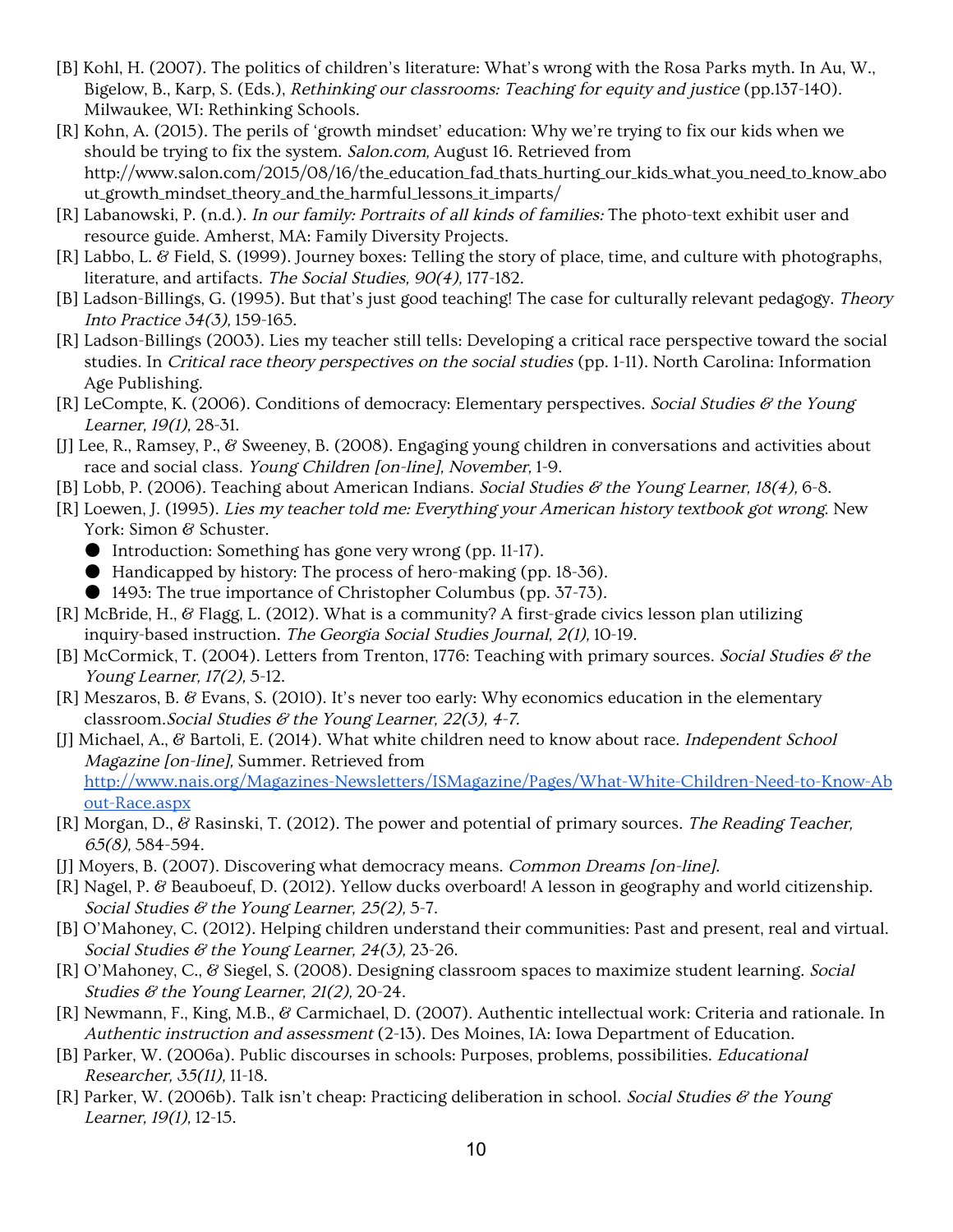- [R] Parker, W. (2012). Chapter 1 -- Social studies education: What and why. In Social studies in elementary education (14<sup>th</sup> edition) (pp. 2-27). Pearson Books.
- [J] Pelo, A. & Pelojoaquin, J. (2006). Why we banned legos: Exploring power, ownership, and equity in an early childhood classroom. Rethinking Schools, 21(2). Retrieved from http://www.rethinkingschools.org/archive/21\_02/lego212.shtml
- [R] Randolph, B., & DeMulder, E. (2008). I didn't know there were cities in Africa! Challenging children's--and adults--misperceptions about the African continent. Teaching Tolerance, 34.
- [R] Rodriguez, H., Salina, C., & Guberman, S. (2005). Creating opportunities for historical thinking with bilingual students. Social Studies  $\mathcal C$  the Young Learner, 18(2), 9-13.
- [R] Rogovin, P. (1998). Classroom interviews: A world of learning (teacher to teacher). Portsmouth, NH: Heinemann.
- [R] Rogovin, P. (2011). First graders research stuffed animals and learn about their world. Social Studies  $\mathscr G$  the Young Learner, 24(1), 19-23.
- [R] Rothschild, A. (2015). The citizen preschooler. The Atlantic Monthly [on-line], August 3. Retrieved from http://www.theatlantic.com/education/archive/2015/08/the-citizen-preschooler/400220/#disqus\_thread
- [R] Ryken, A. (2015). Engaging children's spontaneous questions about social diversity. Multicultural Perspectives, 17(2), 99-105.
- [R] Schultz, B. (2008). Spectacular things happen along the way: Lessons from an urban classroom. New York: Teachers College Press.
- [J] Schweber, S. (2008). "What happened to their pets?" Third graders encounter the Holocaust. Teachers College Record, 110(10), 2073-2115.
- [R] Seixas, P., & Peck, C., (2004). Teaching historical thinking. In A. Sears & I. Wright (Eds.), Challenges and prospects for Canadian social studies (pp. 109-117). Vancouver: Pacific Educational Press.
- [R] Serriere, S., Mitra, D., & Cody, J. (2010). Young citizens take action for better school lunches. Social Studies  $\mathscr$  the Young Learner, 23(2), 4-8.
- [R] Soares, L., & Wood, K. (2010). A critical literacy perspective for teaching and learning social studies. The Reading Teacher, 63(6), 486-494.
- [R] Sobel, D. (2008). Chapter 1: Replacing contempt with love. In Childhood and nature: Design principles for educators (pp. 1-8). Portland, ME: Stenhouse Publishers.
- [R] Stobaugh, R. et al (2011). Enhancing the cognitive complexity in social studies assessments. Social Studies  $\mathscr$  the Young Learner, 23(3), 4-8.
- [R] Swalwell, K. (2015). What are they thinking? Investigating student views to build a stronger curriculum. Social Education, 79(3), 151-154.
- [R] Takaki, R. (1993). A different mirror: The history of multicultural America. Boston: Little, Brown and Company.
	- Chapter 1: A different mirror (pp. 1-17).
	- Chapter 2: The "tempest" in the wilderness: The racialization of savagery (pp. 24-50).
- [R] Task Force of the National Council for the Social Studies (2010). Introduction. National curriculum standards for social studies (p. 1-6). Retrieved from http://www.socialstudies.org/standards/introduction
- [J] Tempel, M. (2011). It's OK to be neither: Teaching that supports gender-variant children. Rethinking Schools, 26(1). Retrieved from

http://www.rethinkingschools.org/restrict.asp?path=archive/26\_01/26\_01\_tempel.shtml

- [J] Thacker, M. (2006). There's no business like food business. Rethinking Schools, 20(4). Retrieved from http://www.rethinkingschools.org/archive/20\_04/busi204.shtml
- [R] VanSledright, B. (2004). What does it mean to teach historically...and how do you teach it? Social Education, 68(3), 230-233.
- [B] Warren, C. (2006). Viewing American history through native eyes: Ideas for sharing a different perspective. Social Studies & the Young Learner  $18(4)$ , 15-18.
- [R] Weiss, D. (2011). Budgeting time to teach about the school budget. Social Studies  $\mathscr E$  the Young Learner, 24(2), 28-31.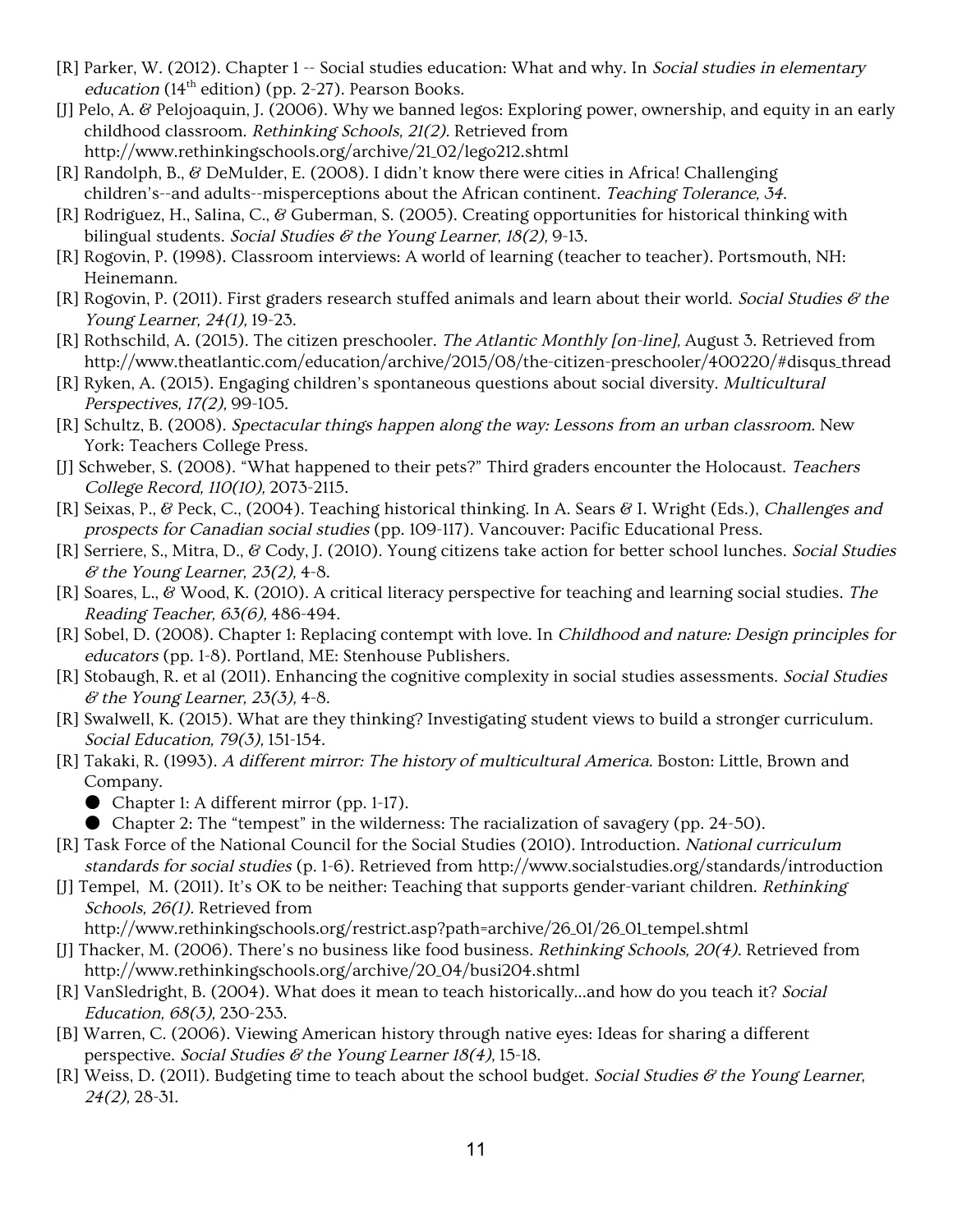- [B] Westheimer, J., & Kahne, J. (2004). Educating the 'good' citizen: Political choices and pedagogical goals. PSOnline, April.
- [R] Wheatley, M. J. (2002). "Willing to be disturbed." In Turning to one another: Simple conversations to restore hope to the future. San Francisco: Berrett-Koshler Publishers. Retrieved from <http://www.ode.state.or.us/opportunities/grants/saelp/willing-to-be-disturbed.pdf>
- [R] Whittingham, J. (2008). Economics is for everyone: A FETCHing graphic organizer. Social Studies  $\mathscr G$  the Young Learner, 21(2), 1-4.
- [J] Zinn, H. (2010). Chapter 1: Columbus, the Indians, and human progress. In <sup>A</sup> people's history of the United States (pp. 1-22). New York: Harper Collins.

# News & Multimedia Sources

- [R] Adichie, C. (2009). "The danger of a single story." TEDGlobal [video]. Retrieved from [http://www.ted.com/talks/chimamanda\\_adichie\\_the\\_danger\\_of\\_a\\_single\\_story?](http://www.ted.com/talks/chimamanda_adichie_the_danger_of_a_single_story)
- [R] Dodson, L. (2011). Don't misrepresent Africa. TEDxBoulder [on-line], September. Retrieved from http://www.ted.com/talks/leslie\_dodson\_don\_t\_misrepresent\_africa
- [R] Engel, S. (2015). 7 things every kid should master. Boston Globe [on-line], February 26. Retrieved from https://www.bostonglobe.com/magazine/2015/02/26/things-every-kid-should-master/uM72LGr63zeaSt Op9zGyrJ/story.html
- [J] Howard, T. (2015). History in the making: Lawmakers, activists take aim at APUSH. US News & World Report [on-line], February 25. Retrieved from [http://www.usnews.com/news/articles/2015/02/25/history-in-the-making-lawmakers-activists-take-aim](http://www.usnews.com/news/articles/2015/02/25/history-in-the-making-lawmakers-activists-take-aim-at-apush)[at-apush](http://www.usnews.com/news/articles/2015/02/25/history-in-the-making-lawmakers-activists-take-aim-at-apush)
- [J] Langfitt, F. (2015). Why a Chinese government think tank attacked American scholars. National Public Radio Morning Edition, May 21. Retrieved from http://www.npr.org/2015/05/21/408291285/why-a-chinese-government-think-tank-attacked-american-sc holars
- [B] Mason, P. (2015). How to turn a liberal hipster into a capitalist tyrant in one evening. The Guardian [on-line], May 24. Retrieved from http://www.theguardian.com/commentisfree/2015/may/24/turn-a-liberal-hipster-into-global-capitalist-w orld-factory
- [B] Miller, A. (2008). How the news distorts our world view. TED [on-line], March. Retrieved from http://www.ted.com/talks/alisa\_miller\_shares\_the\_news\_about\_the\_news/transcript?language=en
- [R] Mitra, S. (2013). Build a school in the cloud. TED [on-line], February. Retrieved from https://www.ted.com/talks/sugata\_mitra\_build\_a\_school\_in\_the\_cloud
- [R] Musallam, R. (2013). 3 rules to spark learning. TED Talks Education [on-line], April. Retrieved from http://www.ted.com/talks/ramsey\_musallam\_3\_rules\_to\_spark\_learning
- [R] Okolloh, O. (2007). How I became an activist. TEDGlobal [on-line], June. Retrieved from http://www.ted.com/talks/ory\_okolloh\_on\_becoming\_an\_activist
- [R] Pilloton, E. (2010). Teaching design for change. TEDGlobal [on-line], July. Retrieved from http://www.ted.com/talks/emily\_pilloton\_teaching\_design\_for\_change
- [R] Ritz, S. (2012). A teacher growing green in the South Bronx. TEDxManhattan [on-line], February. Retrieved from http://www.ted.com/talks/stephen\_ritz\_a\_teacher\_growing\_green\_in\_the\_south\_bronx
- [R] Sethi, K. (2009). Kids, take charge. TEDIndia [on-line], November. Retrieved from http://www.ted.com/talks/kiran\_bir\_sethi\_teaches\_kids\_to\_take\_charge
- [B] Shellenbarger, S. (2008). When tough times weigh on the kids. The Wall Street Journal [on-line], September 24. Retrieved from http://www.wsj.com/articles/SB122220949327768879
- [R] socialjusticeteaching (2010). Teaching social issues in elementary school. Retrieved from http://socialjusticeteaching.tumblr.com/
- [B] Summers, J. (2014). Helping students make sense of a young Black man's death in Missouri. NPREd, August 15. Retrieved from